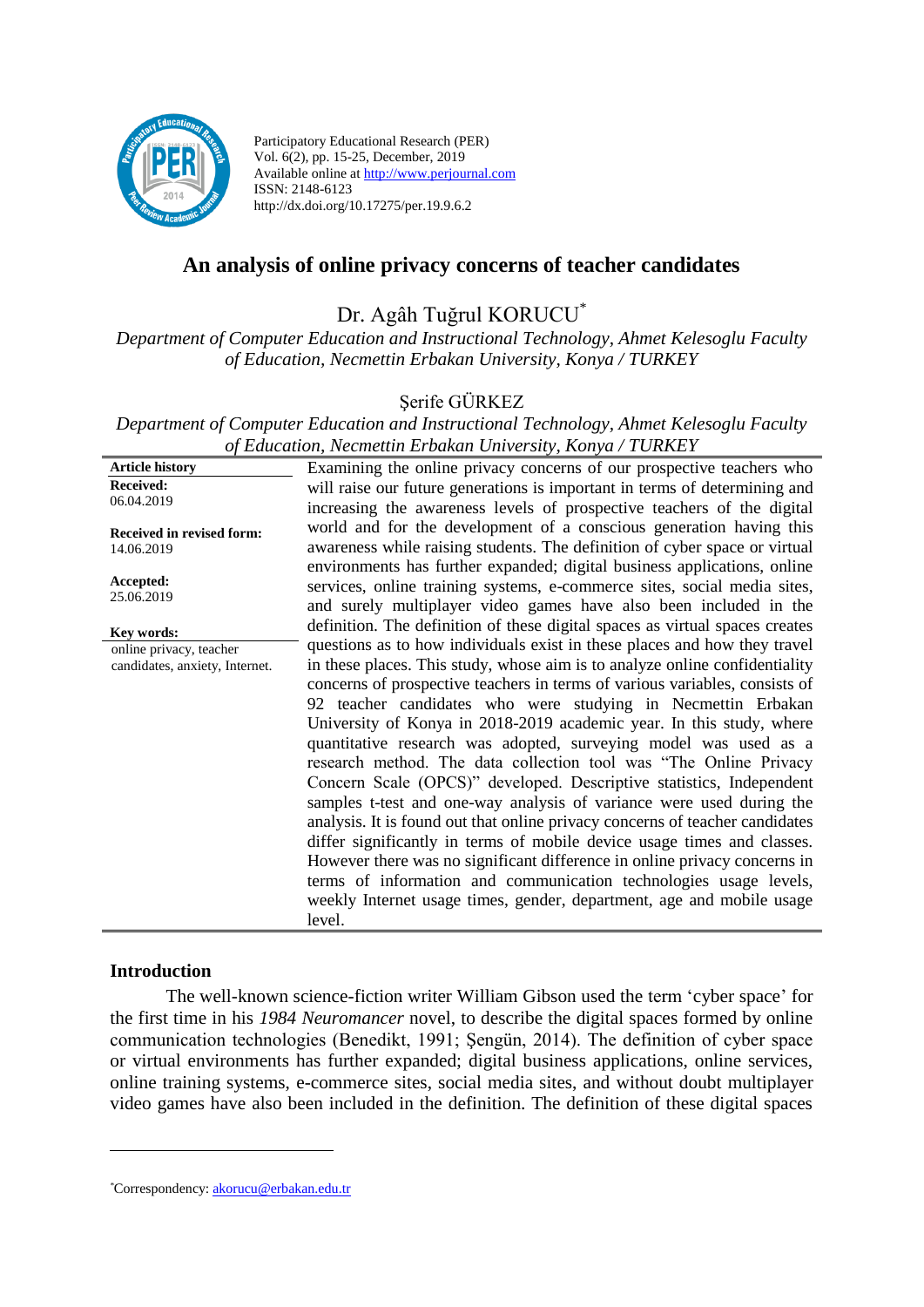as virtual spaces creates questions as to how individuals exist in these places and how they travel in these places (Şengün, 2014).

According to Çelikoğlu (2008), religious and political views are also classified as intimate. In the societies that experienced modernity body, various regions of the body, sexuality, family, romantic relations, household etc. and a variety of commodities connected to them. In fact many things that people do not want to share with others or share in a controlled way can enter the sphere of privacy. Yet what enters the domain of privacy can be listed as the person, gender, age, class position, culture, social environment, social status, and hence there will be more than one definition of privacy (Şener, 2013). The concept of privacy, first dealt with by Warren and Brandies (1890) in the 19th century, was defined as the right to be left alone. Sites with social networking and content sharing constitute important online activities on the Internet (Raad & Chbeir, 2013). In all these relations, social media is a tool that brings the relationship to a point of binding, reinforcing and sometimes breaking we are seen as. At a time when social networks become places of daily socialization, the ways in which intimate relationships are experienced and shaped according to the wishes and dynamics of the age, the privacy management of social media users becomes a part of virtual identity strategies (Şener, 2013), and the impact of social media on people's private life and user behavior have been questioned (Taşdelen & Çataldaş, 2017). The widespread use of the Internet and social media accounts in the society has opened up the public's perception of privacy (Turan, 2015). In social media usage, it is observed that women pay more attention to privacy than male users. (De Wolf, Willaert & Pierson, 2014; Hoy & Milne, 2010; Külcü & Henkoğlu, 2014, Litt, 2013).Therefore today's scientific studies focus on the privacy of the Internet, and in a significant majority of the studies, privacy is addressed in the axis of concern for the violation of the privacy of the individual (Yıldırım, 2016). Taddicken (2013) in his research, studied privacy concerns on the Internet self-disclosure behavior.

Most people are aware that their personal information is collected and disseminated on the Internet without their consent, and that they have no control over this information. However, users see this as a necessity; an inevitable part of modern life in order to be able to receive some services as desired (Karlıdağ, 2014). Therefore, the data belonging to confidential information of the users are shared with the third parties. It is vital that this information obtained should not be used or distributed without the consent of the user. However, users themselves have a fundamental and important responsibility for the protection of their confidentiality (Külcü & Henkoğlu, 2015).

In Turkey, our dependence on IT infrastructures and the Internet is increasing and the risks on cyberspace are on the increase (Hekim, 2013). Notwithstanding, many people are not aware of the importance of risks. If any piece of information is known by the third parties, this information is not confidential anymore and this may cause anxiety for the individual. The information found on the Internet can quickly spread to third parties. This spread occurs in fact by attacks to the system used by the individual mentioned above (Karaaslan, Koç and Eren, 2014).

One of the best ways to determine online privacy is to measure concerns of people about online technologies. The extent to which people expect online risks and the extent to which people are exposed to these risks have been demonstrated by various studies. When the literature is examined, it is seen that the number of studies on privacy anxiety has boosted in recent years. Here are a few examples of these studies in the literature; Aslanyurek (2016) has investigated the Internet and social media users' opinions about online privacy. Accordingly,

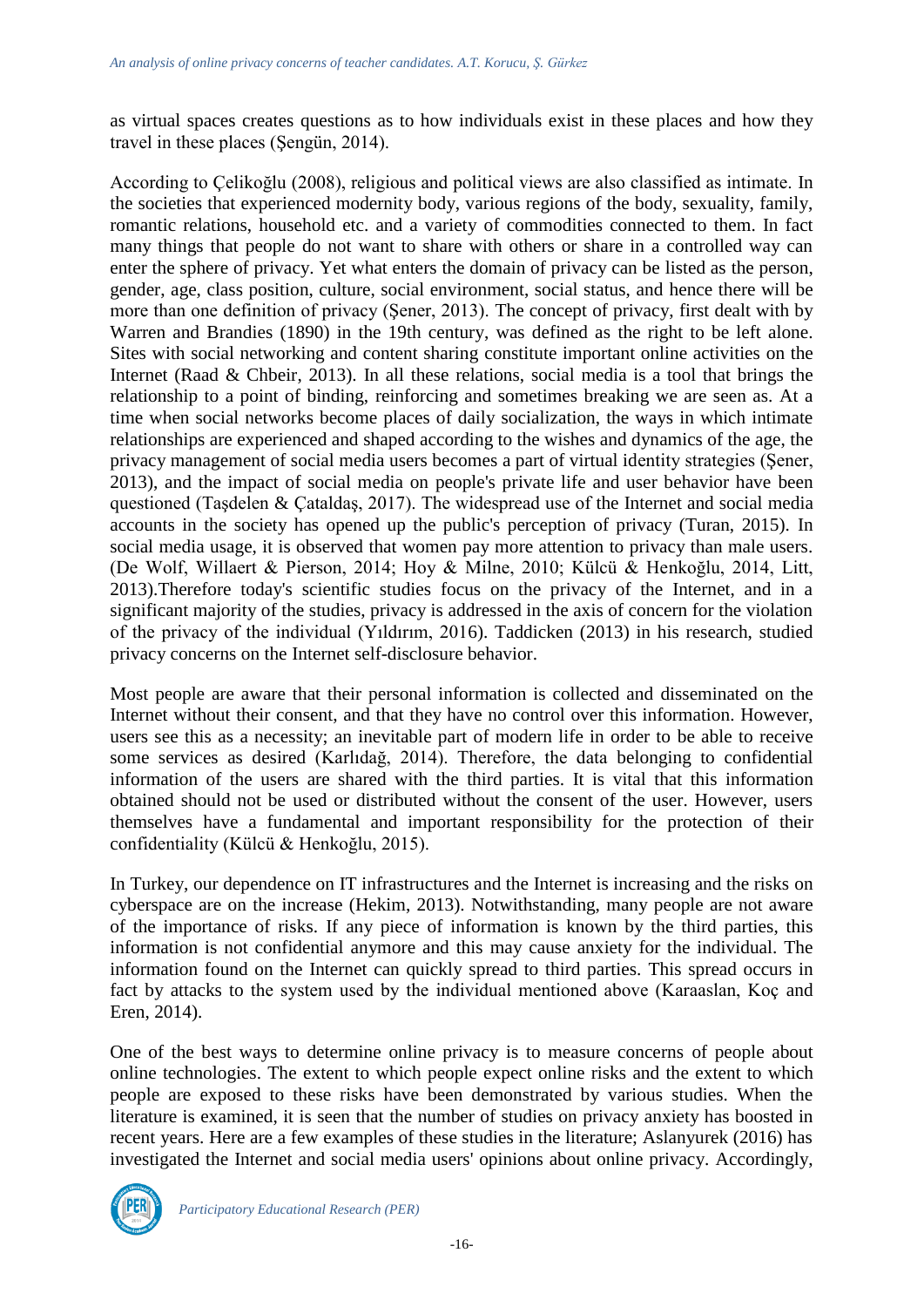half of the participants believe that the internet and social networking sites provide a reliable communication environment. Non- supervised websites and social networking sites despite the privacy violations experienced continue to exist on the internet and 28% of the users stated that they will continue. For those who are indecisive the rate is quite high; 42%. For 20% fake profiles on social networking sites can be used against privacy violations.

This research enables the teacher candidates to raise concerns about online privacy in the digital world. Teachers, who have an integral role in education, contribute to the knowledge of privacy in the digital world. With the emergence of online privacy concerns of prospective teacher candidates who will raise our future generations, they will be more aware of the digital world and guide their students towards developing a conscious generation accordingly. With this research, it is aimed to attract more attention to the online privacy of prospective teachers by drawing attention to privacy and personal privacy issues on the Internet. The answers to the following research questions were sought around this general purpose;

- (1) Do teacher candidates' scores on The Online Privacy Concern Scale (OPCS) vary according to gender?
- (2) Do teacher candidates' scores on The Online Privacy Concern Scale (OPCS) vary according to the department they study at?
- (3) Do teacher candidates' scores on The Online Privacy Concern Scale (OPCS) vary according to their grade?
- (4) Do teacher candidates' scores on The Online Privacy Concern Scale (OPCS) vary according to weekly Internet use?
- (5) Do teacher candidates' scores on The Online Privacy Concern Scale (OPCS) vary according to age ranges?
- (6) Do teacher candidates' scores obtained on The Online Privacy Concern Scale (OPCS) vary according to the experience of using information and communication technology?
- (7) Do teacher candidates' scores on The Online Privacy Concern Scale (OPCS) vary according to Internet access?
- (8) Do teacher candidates' scores on The Online Privacy Concern Scale (OPCS) vary according to their ability to use mobile devices?
- (9) Do teacher candidates' scores on The Online Privacy Concern Scale (OPCS) vary according to the duration of using mobile devices?

### **Method**

### *Method of Research*

In this study, where quantitative research was adopted, survey model was used as the research method. Research on which the relevant characteristics are determined generally focused on larger samples compared to other studies (Metin, 2014).

### *Data collection tool*

In this study, data were collected by the demographic data form developed by the researchers and the Online Privacy Concerns Scale (OPCS) developed by Alakurt (2017).

*Online Privacy Concerns Scale (OPCS);* There are no graded items in the 5-point Likert-type (1-ever …… 5-very frequent) scale. The Cronbach alpha internal consistency coefficient for the whole scale was calculated as ,87. The high score of the scale indicates that online privacy

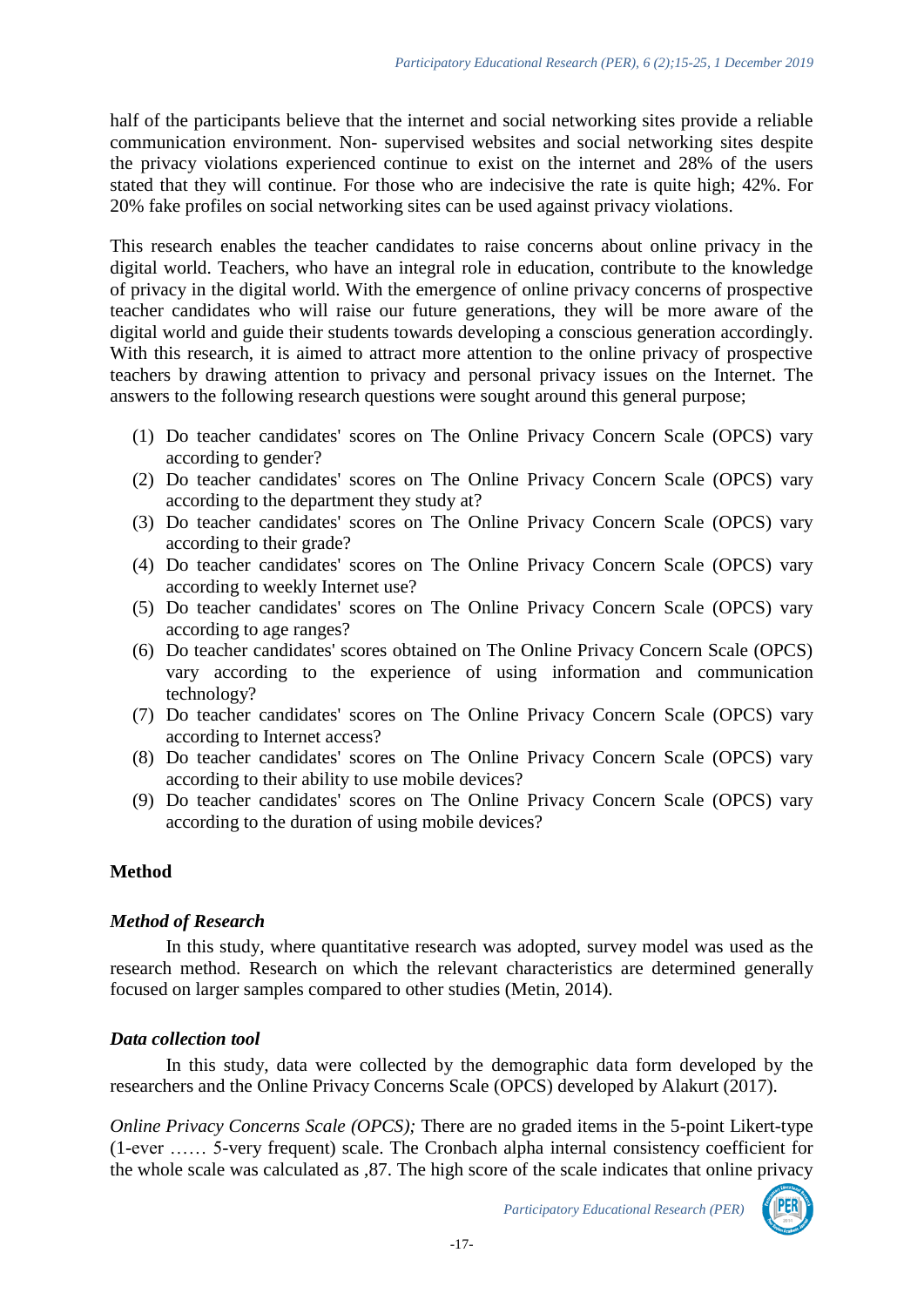#### concerns are high.

In the demographic data collection tool; the participants' demographic data were collected in relation to gender, age ranges, class levels, weekly Internet usage, level of use of ICT, mobile device ownership, mobile device usage levels.

#### *Working group*

The study was consisted of 92 teacher candidates from the Faculty of Education of Necmettin Erbakan University, Ahmet Kelesoglu, Konya, Turkey. Sixty-six of them are female and twenty-six of them are male. Demographic information of prospective teachers is given in Table 1.

| <b>Variables</b>                      | <b>Levels</b>              | N              | $\frac{6}{9}$ |
|---------------------------------------|----------------------------|----------------|---------------|
|                                       | female                     | 66             | 71,7          |
| Gender                                | male                       | 26             | 28,3          |
|                                       | 1. grade                   | 55             | 59,8          |
| Grade<br>Age                          | 3. grade                   | 37             | 40,2          |
|                                       | $17 - 21$                  | 67             | 72,8          |
| <b>Department</b>                     | $21 - 30$                  | 25             | 27,2          |
|                                       | CEIT(computer teaching)    | 36             | 39,1          |
|                                       | other teaching departments | 56             | 60,9          |
|                                       | No Experience              | 18             | 19,6          |
| <b>ICT Usage Time</b>                 | 1-5 Year                   | 37             | 40,2          |
|                                       | More than 6 years          | 37             | 40,2          |
|                                       | Yes                        | 88             | 95,7          |
| Is there Internet?                    | N <sub>o</sub>             | $\overline{4}$ | 4,3           |
|                                       | 0-3 Hours                  | 12             | 13,0          |
|                                       | 3-6 Hours                  | 9              | 9,8           |
| <b>Weekly Internet Usage</b>          | 6-9 Hours                  | 19             | 20,7          |
|                                       | More than 9 hours          | 52             | 56,5          |
|                                       | medium                     | 30             | 32,6          |
| <b>Mobile Competence</b>              | Sufficient                 | 51             | 55,4          |
|                                       | Very Sufficient            | 11             | 12,0          |
|                                       | $0-2$ Year                 | 9              | 9,8           |
| <b>Since When have Mobile Devices</b> | 2-4 Year                   | 20             | 21,7          |
| been used?                            | 4-6 Year                   | 63             | 68,5          |
| Through Which Device Do You           | Computer                   | $\tau$         | 7,6           |
| <b>Access the Internet?</b>           | Mobile                     | 85             | 92,4          |
| <b>TOTAL</b>                          |                            | 92             | 100           |

**Table 1.** Demographic information of the participants

When Table 1 is examined, it was found out that the number of female participants (71.7%) was higher than the male ones (28.3), and the number of 1st grade students (59.8%) was higher than the 3rd grade students (40.2%) and that the age range was 17-21 (72.8%) forming the majority. Participants were studying in different departments and stated that they had been using ICT technologies for 1-5 years (40,2%) and more than 6 years (40,2%). Almost all of these participants had Internet access (95,7%), and their weekly Internet use was mostly over 9 hours (56,5%). 55.4% of the participants declared themselves as self-sufficient in mobile use, 32.6% of those considered themselves to be sufficiently moderate. Almost all of the participants were accessing the Internet from mobile (92,4%), and 68.5% of these participants stated that they had had mobile devices for 4-6 years.

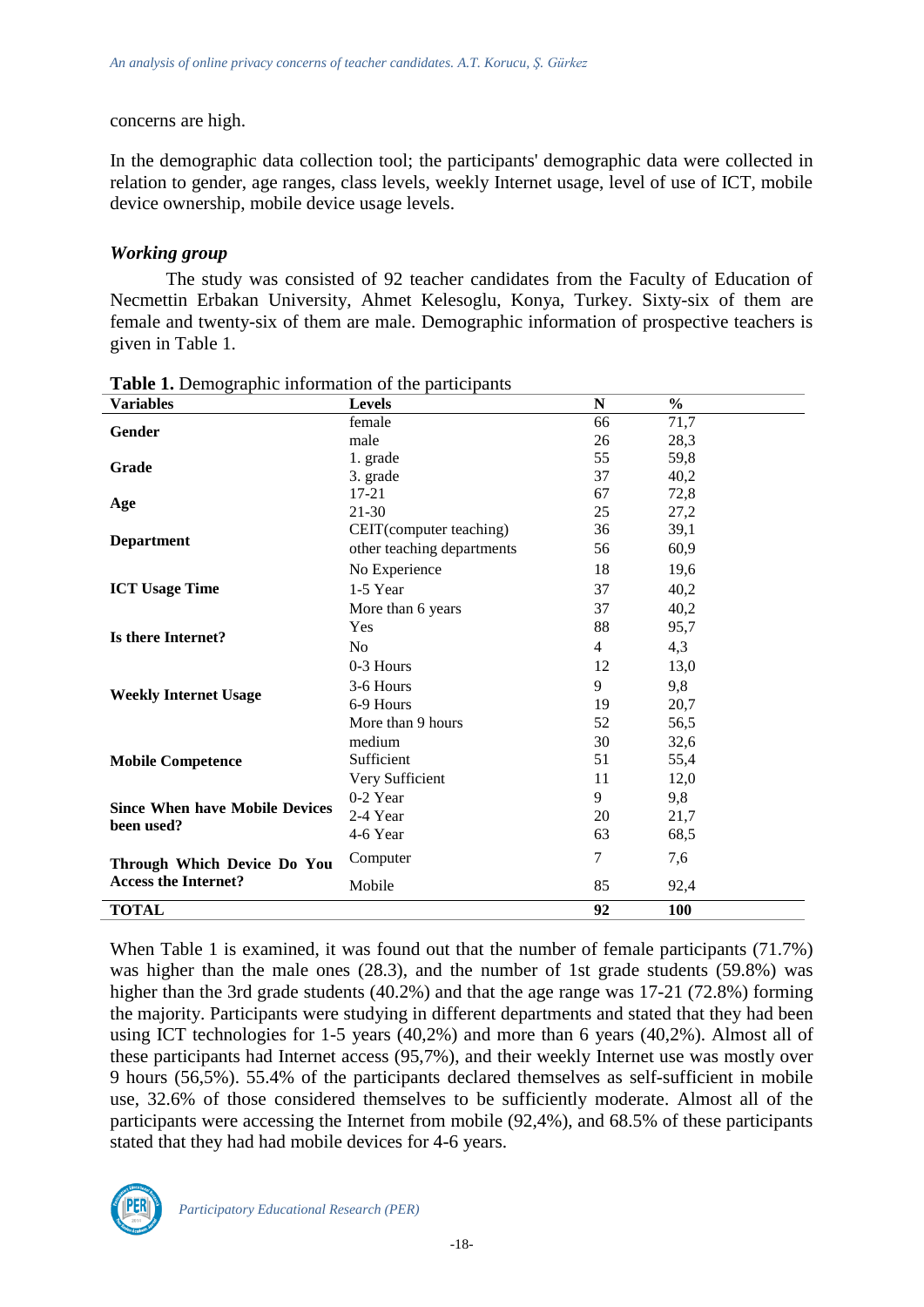### *Data Analysis*

For the statistical analysis of the data transferred to the computer environment, SPSS statistical package programs were used. In addition to descriptive statistical analyses, parametric tests were used in the tests performed with the collected data because of the normal distribution of the data was both  $n = 92$ . For the analysis of demographic information, percentage and frequency, arithmetic mean and standard deviation; for general average scores of teacher candidates, class level, type of school, independent sample t test; for online privacy perceptions according to gender, one way ANOVA test were resorted to. To interpret the related data, 3 sets of evaluation criteria-low, medium and high-were determined and the evaluation intervals in Table 2 were used. In the analysis of the data, .05 was taken as the significance level and the data were analyzed by SPSS 22 program.

## **Findings**

The findings obtained in line with the sub-objectives of the research are given as headings.

## *Online Privacy Concern Situations of Teacher Candidates*

Within the scope of the study, teacher candidates' online perception of privacy perception was investigated.

## *The Situations of Teacher Candidates' Online Confidence Concerns in Terms of Some Variables*

For the analysis of the online privacy concern levels of teacher candidates in terms of some variables was examined.

|             | <b>Table 2.</b> An analysis of online privacy concerns according to gender |       |        |        |       |       |  |  |
|-------------|----------------------------------------------------------------------------|-------|--------|--------|-------|-------|--|--|
| Gender      |                                                                            |       |        | sd     |       |       |  |  |
| Female      | 66                                                                         | 43.23 | 11.222 | 44.560 | 1.257 | 0.215 |  |  |
| <b>Male</b> | 26                                                                         | 39,88 | 11.584 |        |       |       |  |  |
| $*_{p>.05}$ |                                                                            |       |        |        |       |       |  |  |

When Table 2 is examined, it is witnessed that the average of female teacher candidates is  $\bar{X}$ = 43,23 and the average of male teacher candidates is  $\bar{X}$  = 39,88. The independent sample t test to determine the difference between the groups demonstrated no significant difference between the groups  $[t(44, 560) = .257, p > .05]$ .

|         | <b>Table 3.</b> An analysis of online privacy concerns according to the grade |       |        |    |       |       |  |  |
|---------|-------------------------------------------------------------------------------|-------|--------|----|-------|-------|--|--|
| Grade   | n                                                                             |       |        | sd |       |       |  |  |
| 1.grade | 55                                                                            | 44.29 | 11,135 | 90 | 2.106 | 0.038 |  |  |
| 3.grade | 37                                                                            | 39.30 | 11,182 |    |       |       |  |  |
| *p>.05  |                                                                               |       |        |    |       |       |  |  |

When Table 3 is examined, the average of the teacher candidates studying in the first year is found out as  $\bar{X}$  = 44.29 and the average of the teacher candidates studying in the third grade is seen as  $\bar{X}$  = 39.30. The independent sample t-test demonstrated a significant difference between the groups.

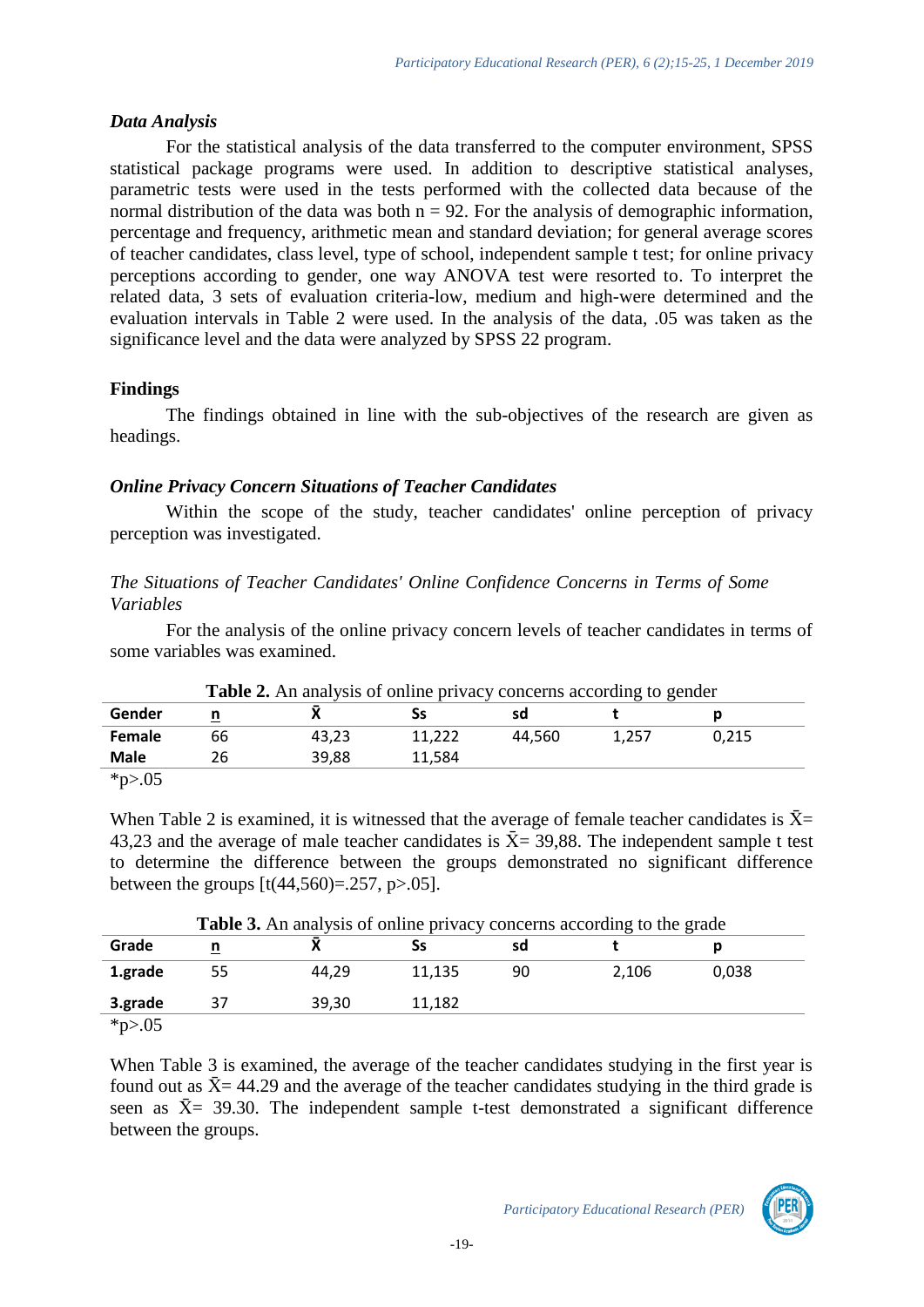| <b>Table 4.</b> All analysis of online privacy concerns according to age |    |       |        |        |      |       |
|--------------------------------------------------------------------------|----|-------|--------|--------|------|-------|
| Age                                                                      |    |       | SS     | sd     |      |       |
| 17-21                                                                    | 67 | 42.69 | 11,087 | 39,593 | ,531 | 0.598 |
| 21-30                                                                    | 25 | 41,20 | 12.241 |        |      |       |
| $*_{p>.05}$                                                              |    |       |        |        |      |       |

**Table 4.** An analysis of online privacy concerns according to age

When Table 4 is examined, it is seen that the average of the teacher candidates whose age is between 17-21 years is  $\bar{X}$  = 42.69 and the average of the teacher candidates with the age of 21-30 is  $\bar{X}$  = 41.20. The independent sample t test to determine the difference between the groups showed no significant difference between the groups [t(39,593)=. 531, p>.05].

| <b>Department</b> | n  |       | Ss     | sd     |       |       |
|-------------------|----|-------|--------|--------|-------|-------|
| <b>CEIT</b>       | 36 | 39,69 | 11,073 | 76,047 | 1.781 | 0,079 |
| Other             | 56 | 43,95 | 11,330 |        |       |       |
| $*_{p>0.05}$      |    |       |        |        |       |       |

**Table 5.** An analysis of online privacy concerns according to the department

When Table 5 is examined, the average of the teacher candidates who have a CEIT is  $\bar{X}$ = 39.69 and the average of the teacher candidates studying in the other departments is  $\bar{X}$ = 43.95. The independent sample t test to determine the difference between the groups showed no significant difference between the groups  $[t(76,047)=.781, p>0.05]$ .

|                           |    |       | question |        |      |       |  |
|---------------------------|----|-------|----------|--------|------|-------|--|
| <b>Place of Residence</b> | n  |       | Ss       | sd     |      | n     |  |
| Home                      | 44 | 43,18 | 11,223   | 89.679 | .726 | 0.470 |  |
| <b>Dorm</b>               | 48 | 41,46 | 11,544   |        |      |       |  |
| $\star \sim 05$           |    |       |          |        |      |       |  |

Table 6. An analysis of online privacy concerns according to "Where is your residence ?"

 $*_{p>0.05}$ 

When Table 7 is examined, it is seen that the average of the teacher candidates who stated home as the place of residence is  $\bar{X} = 43.18$  and the average of the teacher candidates who expressed dorm is  $\bar{X} = 41.46$ . The independent sample t-test to determine the difference between the groups demonstrates that there was no difference between the groups  $[t(89,679)=726, p>05]$ .

| <b>Table 7.</b> ANOVA results of online privacy concern scale scores by ICT usage time |           |    |         |      |      |                           |  |
|----------------------------------------------------------------------------------------|-----------|----|---------|------|------|---------------------------|--|
|                                                                                        | <b>KT</b> | Sd | KO      |      | p.   | Significant<br>difference |  |
| <b>Between Groups</b>                                                                  | 34,172    |    | 17,086  | .130 | .878 |                           |  |
| In groups                                                                              | 11714,480 | 89 | 131,623 |      |      |                           |  |
| <b>Total</b>                                                                           | 11748,652 | 91 |         |      |      |                           |  |

The teacher candidates' online privacy concern descriptive statistics are given in Table 7a and the ANOVA results in terms of ICT usage levels are given in Table 7.

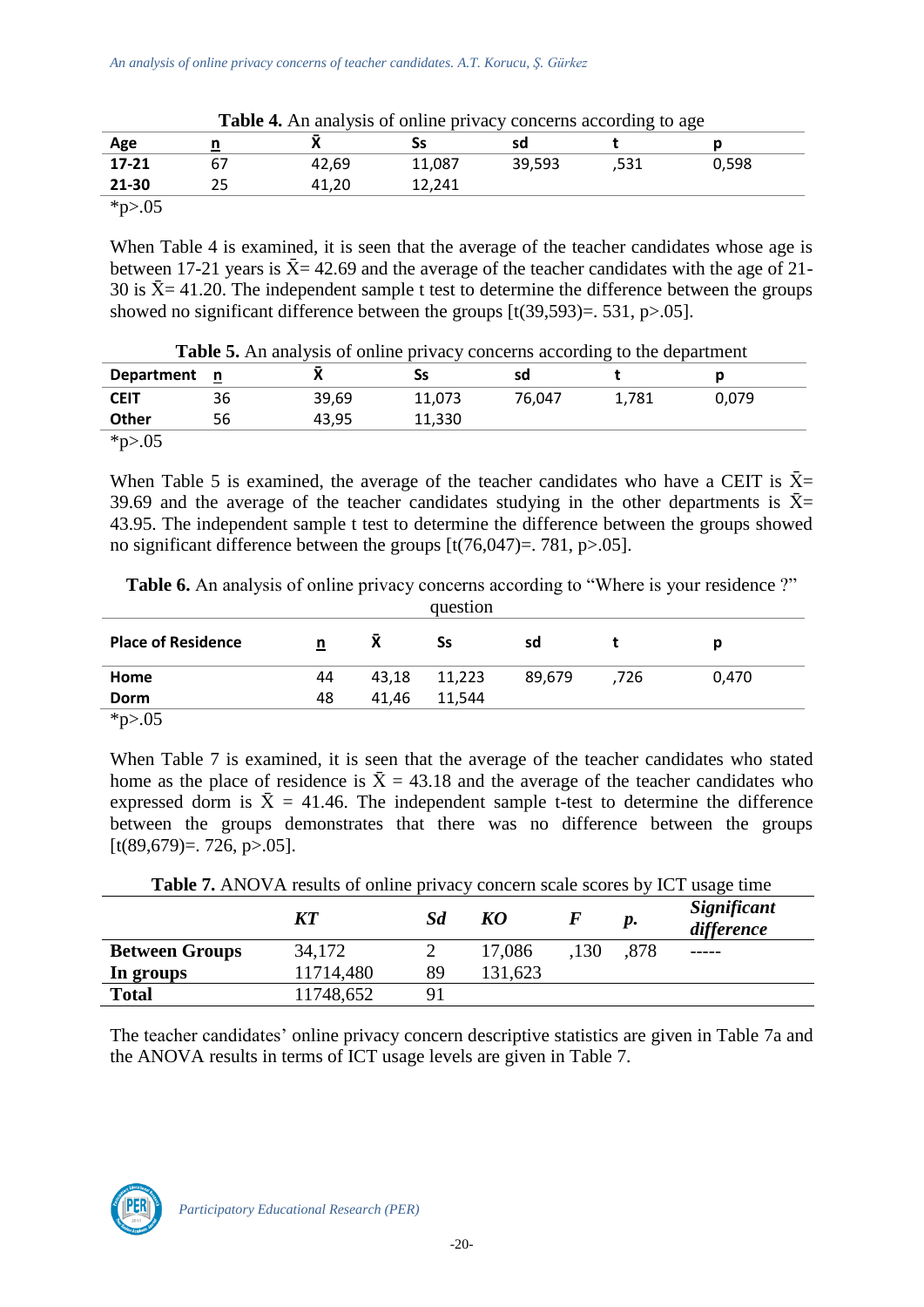| <b>Table 7a.</b> Descriptive statistics of scale scores |    |       |        |  |  |  |
|---------------------------------------------------------|----|-------|--------|--|--|--|
| <b>ICT Usage time</b>                                   |    |       | Ss     |  |  |  |
| <b>No Experience</b>                                    | 18 | 41,11 | 10,180 |  |  |  |
| 1-5 Year                                                | 37 | 42,35 | 11,109 |  |  |  |
| More than 6 years                                       | 37 | 42.78 | 12.372 |  |  |  |
| <b>Total</b>                                            | 92 | 42,28 | 11,362 |  |  |  |

The results show that there is no significant difference between teacher candidates' online privacy concerns and ICT usage period  $[F (2, 89) = .130, p<.05]$ . In other words, the concerns of prospective teachers do not change significantly according to the ICT usage period.

**Table 8.** ANOVA results online privacy concern scale scores according to weekly internet usage periods

|                       | <b>KT</b> | Sd | KO      |       | р.   | Significant<br>difference |
|-----------------------|-----------|----|---------|-------|------|---------------------------|
| <b>Between Groups</b> | 515,729   |    | 171,910 | 1.347 | .264 |                           |
| In groups             | 11232,923 | 88 | 127,647 |       |      |                           |
| <b>Total</b>          | 11748,652 | 91 |         |       |      |                           |

The online privacy concern descriptive statistics of the teacher candidates are given in Table 8a and the ANOVA results according to the weekly Internet usage periods are given in Table 8.

| <b>Table Sa.</b> Descriptive statistics of scale scores |          |          |        |  |  |  |
|---------------------------------------------------------|----------|----------|--------|--|--|--|
| <b>Weekly Internet Usage</b>                            | <u>ກ</u> | <b>X</b> | Ss     |  |  |  |
| 0-3 Hour                                                | 12       | 48,17    | 8,747  |  |  |  |
| 3-6 Hour                                                | 9        | 42,00    | 13,105 |  |  |  |
| 6-9 Hour                                                | 19       | 42.47    | 11,433 |  |  |  |
| More than 9                                             | 52       | 40,90    | 11,431 |  |  |  |
| <b>Total</b>                                            | 92       | 42.28    | 11,362 |  |  |  |

**Table8a.** Descriptive statistics of scale scores

The results of the analysis show that there is no significant difference between teacher candidates' online privacy concerns and weekly Internet usage  $[F(3, 88) = .347, p < .05]$ . In other words, the concerns of prospective teachers do not change significantly in terms of weekly Internet usage.

**Table 9.** ANOVA results of online privacy concern scale scores according to competence level of using mobile devices

|                       | KT        | Sd             | KO      |      | p.   | Significant<br>difference |
|-----------------------|-----------|----------------|---------|------|------|---------------------------|
| <b>Between Groups</b> | 60,698    |                | 30,349  | .231 | .794 | -----                     |
| In groups             | 11687,954 | 89             | 131,325 |      |      |                           |
| <b>Total</b>          | 11748,652 | 9 <sup>1</sup> |         |      |      |                           |

The online privacy concern descriptive statistics of the teacher candidates are given in Table 9a, and the results of ANOVA according to the level of mobile device usage are given in Table 9.

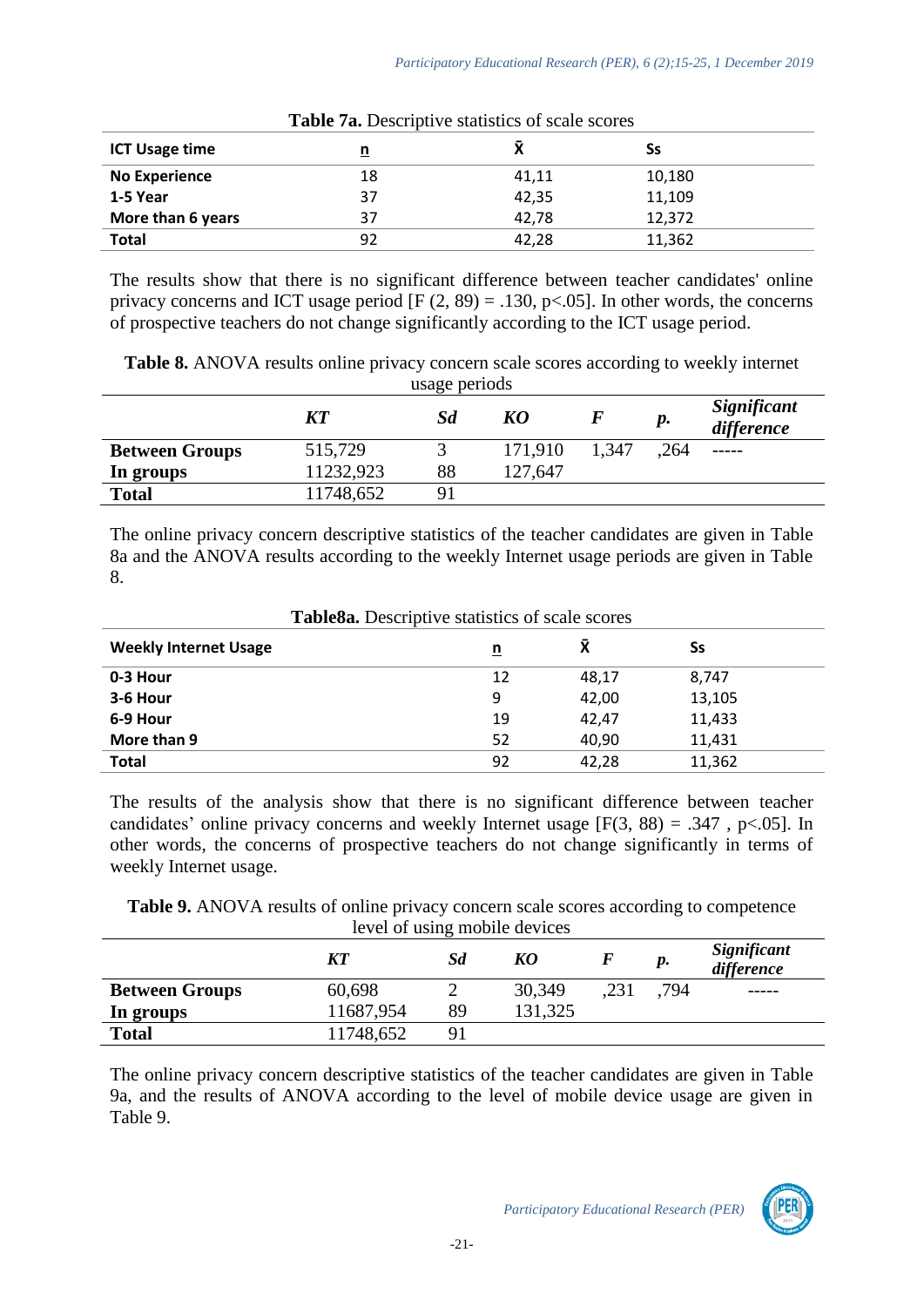| <b>Table9a.</b> Descriptive statistics of scale scores |    |       |        |  |  |  |
|--------------------------------------------------------|----|-------|--------|--|--|--|
| Level of Qualification for Mobile Device Usage         | n  | Χ     | Ss     |  |  |  |
| <b>Medium</b>                                          | 30 | 42.70 | 10,841 |  |  |  |
| <b>Sufficient</b>                                      | 51 | 42,51 | 11,954 |  |  |  |
| <b>Very Sufficient</b>                                 | 11 | 40,09 | 10,653 |  |  |  |
| Total                                                  | 92 | 42.28 | 11,362 |  |  |  |

The results of the analysis show that there is no significant difference between the teacher candidates' online privacy concerns and mobile device usage [F(2, 89)=.231, p<.05]. In other words, the teacher candidates' concerns do not change significantly according to their level of mobile device usage.

| <b>Table 10.</b> ANOVA results of online privacy concern scale scores according to duration of |
|------------------------------------------------------------------------------------------------|
| mobile device usage                                                                            |

|                       | <b>KT</b> |    | KO      |       | р.   | Significant<br>difference             |
|-----------------------|-----------|----|---------|-------|------|---------------------------------------|
| <b>Between Groups</b> | 1223,938  |    | 611,969 | 5,175 | ,007 | $0-2$ Year with 2-4<br>Year, 4-6 Year |
| In groups             | 10524,714 | 89 | 118,255 |       |      |                                       |
| <b>Total</b>          | 11748,652 | 91 |         |       |      |                                       |

The online privacy concern descriptive statistics of the teacher candidates are given in Table 10a, and the results of ANOVA according to the mobile device usage duration in Table 10.

| <b>Table10a.</b> Descriptive statistics of scale scores |    |       |        |  |  |  |
|---------------------------------------------------------|----|-------|--------|--|--|--|
| <b>Mobile Device Usage Duration</b>                     | n  |       | Ss     |  |  |  |
| 0-2 Year                                                | 9  | 52.00 | 9.447  |  |  |  |
| 2-4 Year                                                | 20 | 44.50 | 11,246 |  |  |  |
| 4-6 Year                                                | 63 | 40.19 | 10,931 |  |  |  |
| <b>Total</b>                                            | 92 | 42.28 | 11,362 |  |  |  |

The results of the analysis show that there is a significant difference between the teacher candidates' online privacy concerns and mobile device usage durations [F(2, 89)= .175, p<.05]. That is to say, the teacher candidates' concerns change significantly according to the duration of use of mobile devices. In order to find out the differences between the periods; Tukey HSD test was made use of. According to the results of the Tukey HSD test performed, it could be articulated that there was a significant difference in levels of awareness among the teacher candidates with 0-2 years ( $\bar{X}$ =52,00) and more than 4 years ( $\bar{X}$ =40,19) of mobile device usage. According to the results of the Tukey HSD test, it is stated that there was a significant level of awareness among the teacher candidates with 0-2 years ( $\bar{X}$ =52,00) and 2-4 years ( $\bar{X}$ =44,50) of mobile device usage. According to the results of the Tukey HSD test, it is stated that there was no significant level of awareness among the teacher candidates with 2-4 years ( $\bar{X}$ =44,50) and more than 4 years ( $\bar{X}$ =40,19) of mobile device usage.

### **Conclusion and Discussion**

In this study, which was conducted with the participation of 92 teacher candidates, analyses were conducted to measure the teacher candidates' online privacy concerns. Descriptive statistics, Independent samples t-test and one-way analysis of variance were used

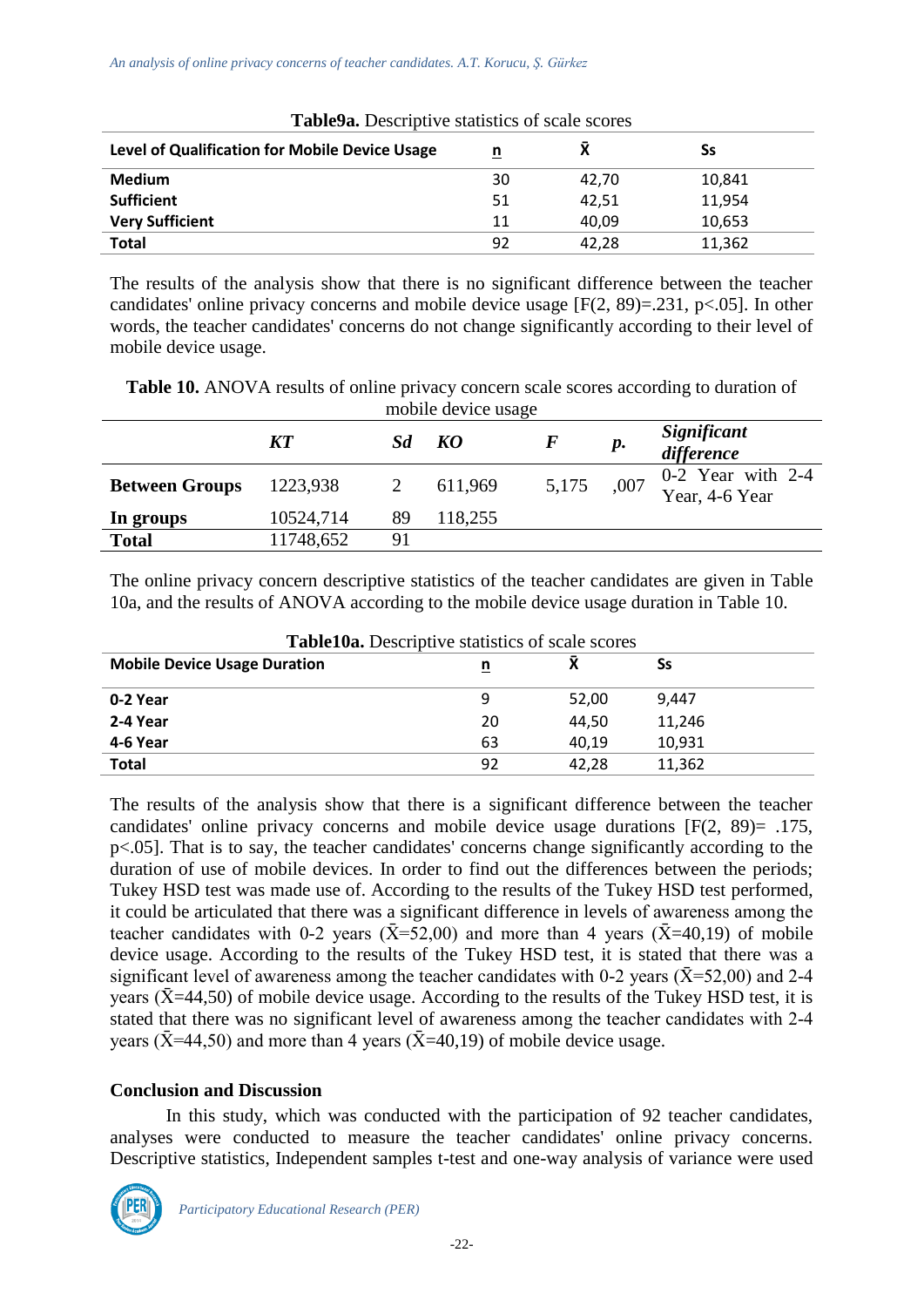during the analysis. Teacher candidates' online privacy concerns vary according to different variables.

The class variable is an important factor in terms of Online Privacy concerns. When Table 3 is examined, it is observed that the average of the teacher candidates studying in the first grade is  $\bar{X}$ =44.29 and the average of teacher candidates studying in the third grade is  $\bar{X}$ =39.30. As a result of the Independent sample t test to determine the difference between the groups, it was determined that there was a significant difference between the groups. The difference in the grade levels of the participants may be related to the computer course they had taken at the university. As a result of the analyses, it is observed that there is no significant difference between the students studying in the computer and instructional technology education department and the other students. When results are examined in terms of gender, it is observed that the average of female teacher candidates is  $\bar{X}$  = 43.23 and the average of male teacher candidates is  $\bar{X}$  = 39.88.4. As a result of the independent sample t test to determine the difference between the groups, no significant difference was observed between the groups. There is no significant difference between teacher candidates' ages. Bergström (2015) found that age affects the risk perception of privacy. Accordingly, it appears that young people have lower risk perceptions due to their greater control over the privacy settings in software and applications.

At the same time, the presence of Internet in the place of residence is not an important factor. There is no significant difference between teacher candidates in terms of online privacy concerns, information and communication technology usage levels and weekly Internet usage durations. As a result of the analyses performed, it is seen that there is a significant difference between the pre-service teachers' online privacy concerns and mobile device use proficiency level and mobile device usage durations. According to the results, it was stated that there was a significant difference between the teacher candidates with mobile device use adequacy period of 0-2 years and 4 years. According to another result of the study, it is stated that there is a significant difference between the candidates who have 0-2 year and 2-4 year of study. Similar to Yılmaz's (2010) study, it is seen that mobile device usage times affect the perception of privacy. On the other hand, Oktay and Çakır (2012) stated that the attitudes of elementary school teachers towards technology did not change according to the time they spent in front of the computer. Research results show that variables affecting teachers' online privacy anxiety are the level of use of IT devices and the duration of these uses; not the availability of the Internet or what ICT device(s) are used to connect to the Internet. According to the findings of Deep and Yurtdaş's (2017) qualitative study among the participants who did not use Facebook, it was observed that they did not find the structure of the communication and relations on online networks sincere and therefore they attach more importance to face to face communication. It was found that the participants did not experience any anxiety of interaction in their relations and they could easily lead their daily lives. As a result, the following suggestions can be made;

- This study can be re-conducted in terms of different variables with different sample groups.
- In order to examine the concerns of teacher candidates in depth, the data can be collected and supported by qualitative data.
- Teacher candidates may be provided with safety-related training on ICT technologies and Internet use.
- In order to reduce the concerns of teacher candidates, different environments as well as varying scenarios can be presented and solutions can be provided in this regard.

*Participatory Educational Research (PER)*

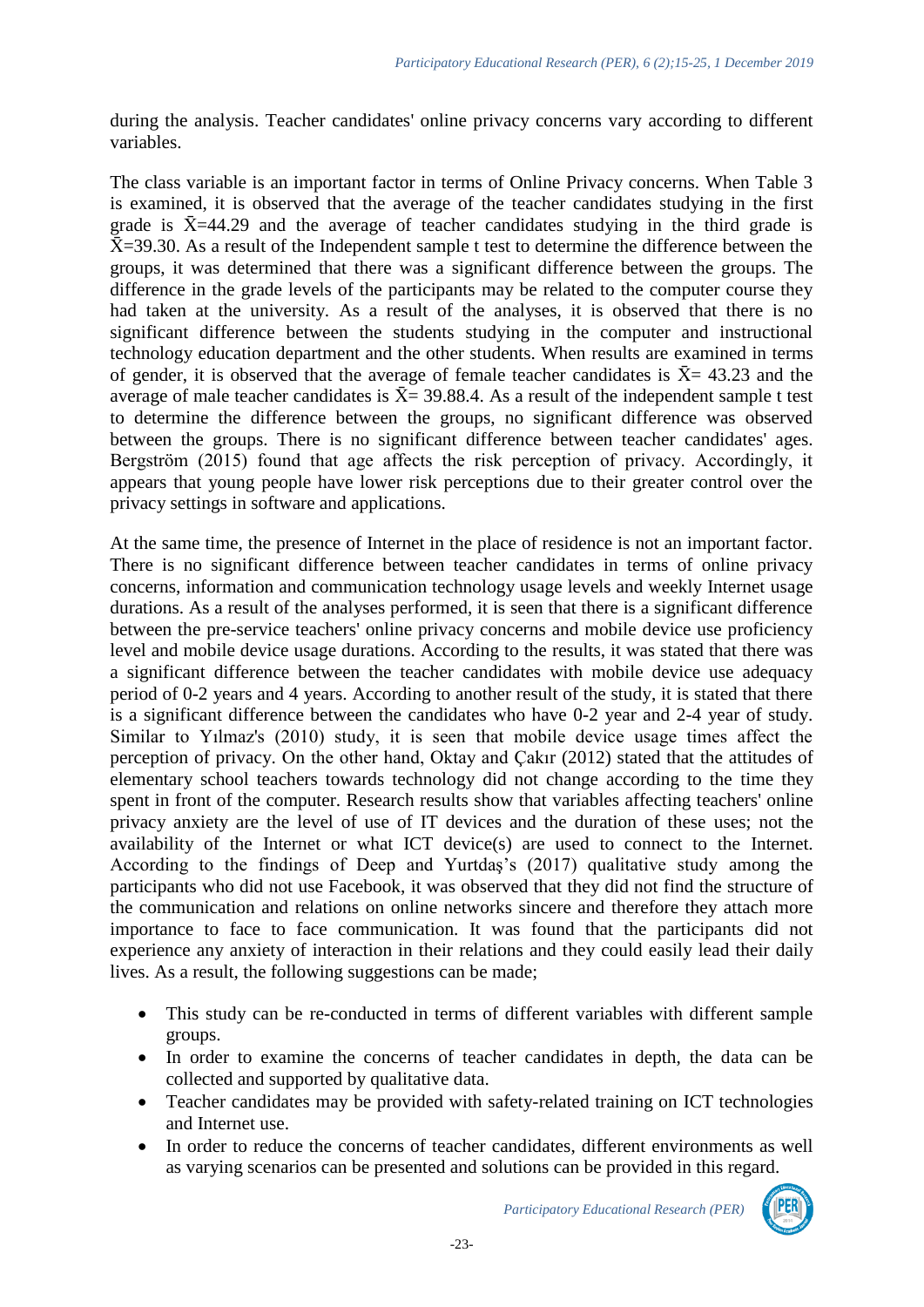# **References**

- Alakurt, T. (2017). Adaptation of Online Privacy Concern Scale into Turkish culture. *Pegem Journal of Education and Training, 7(*4), 611-636.
- Aslanyürek, M. (2016). İnternet ve sosyal medya kullanıcılarının internet güvenliği ve çevrimiçi gizlilik ile ilgili kanaatleri ve farkındalıkları [Opinion and awareness of internet and social media users about internet security and online privacy]. *Journal of Maltepe University Faculty of Communication, 3(*1), 80–106.

Benedikt, M. (1991) *Cyberspace: First steps*. Cambridge, MA: MIT Press.

- Bergström, A. (2015). Online privacy concerns: A Broad approach to understanding the concerns of different groups for different uses. *Computers in Human Behavior*, *53*, 419–426.
- Çelikoğlu N. (2008). *Mahremiyet [Privacy].* İskenderiye Pub. , İstanbul.
- Derin, G. D., & Yurtdaş, G. T. (2017). Facebook kullanmama tercihinin kendini açma biçimi ve etkileşim kaygısı bağlamında incelenmesi [Investigation of not using Facebook in the context of self-disclosure and interaction anxiety]. *Journal of Communication Theory and Research*, *1(*45), 25–44.
- De Wolf, R., Willaert, K. & Pierson, J. (2014). Managing privacy boundaries to gether: Exploring individual and group privacy management strategies in Facebook. *Computers in Human Behavior,* 35, 444-454.
- Hoy, M. G. & Milne, G. (2010). Gender differences in privacy-related measures for young adult Facebook users. *Journal of Interactive Advertising*, 10(2), 28-45.
- Karaarslan, E., Eren, M. B., & Koç, S. (2014). *Çevrimiçi Mahremiyet: Teknik ve Hukuksal Durum İncelemesi [Online Privacy: Technical and Legal Situation Review].* Internet Conference Proceedings in Turkey*,* İzmir*.*
- Külcü, Ö. & Henkoğlu, T. (2014). Privacy in social networks: An analysis of Facebook*. International Journal of Information Management,* 34, 761-769.
- Külcü, Ö., & Henkoğlu, T. (2015). Privacy on Social Networks: Facebook Review. *Information World*, *15(*2).
- Metin, M. (2014). *Kuramdan Uygulamaya Eğitimde Bilimsel Araştırma Yöntemleri [Scientific Research Methods in Education from Theory to Practice]*. Ankara: Pegem Academy Publishing.
- Raad, E., & Chbeir, R. (2013). Privacy in online social networks, In R. Chbeir, & B. Al Bouna (Eds.), *Security and Privacy Preserving in Social Networks* (pp. 3-45). Springer,

http://hal.archivesouvertes.fr/docs/00/97/59/98/PDF/Privacy\_in\_Online\_Social\_Netw orks .pdf (Erişim: 23-07-2014)

- Şener, G. (2013). Sosyal ağlarda mahremiyet ve yeni mahremiyet stratejileri [Privacy and new privacy strategies in social networks]. *First National Congress of New Media Studies-Congress Book*, 396-405.
- Şengün, S. (2014). Dijital avatarlar için semiyotik bir okuma ve avatarların dijital iletişimde belirsizlik azaltma roller [A semiotic reading for digital avatars and the role of avatars in reducing uncertainty in digital communication]. *Digital Communication Impact*, 34.
- Taddicken, M. (2013). The 'Privacy paradox' in the social web: The impact of privacy concerns, individual characteristics, and the perceived social relevance on differentforms of self-disclosure. *Journal of Computer-Mediated Communication*, *19*, 248–273.
- Taşdelen, B., & Çataldaş, İ. (2017). Üniversite öğrencilerinin sosyal medya ve mahremiyete yönelik görüşleri: Lefke Avrupa Üniversitesi örneği [University students' views on